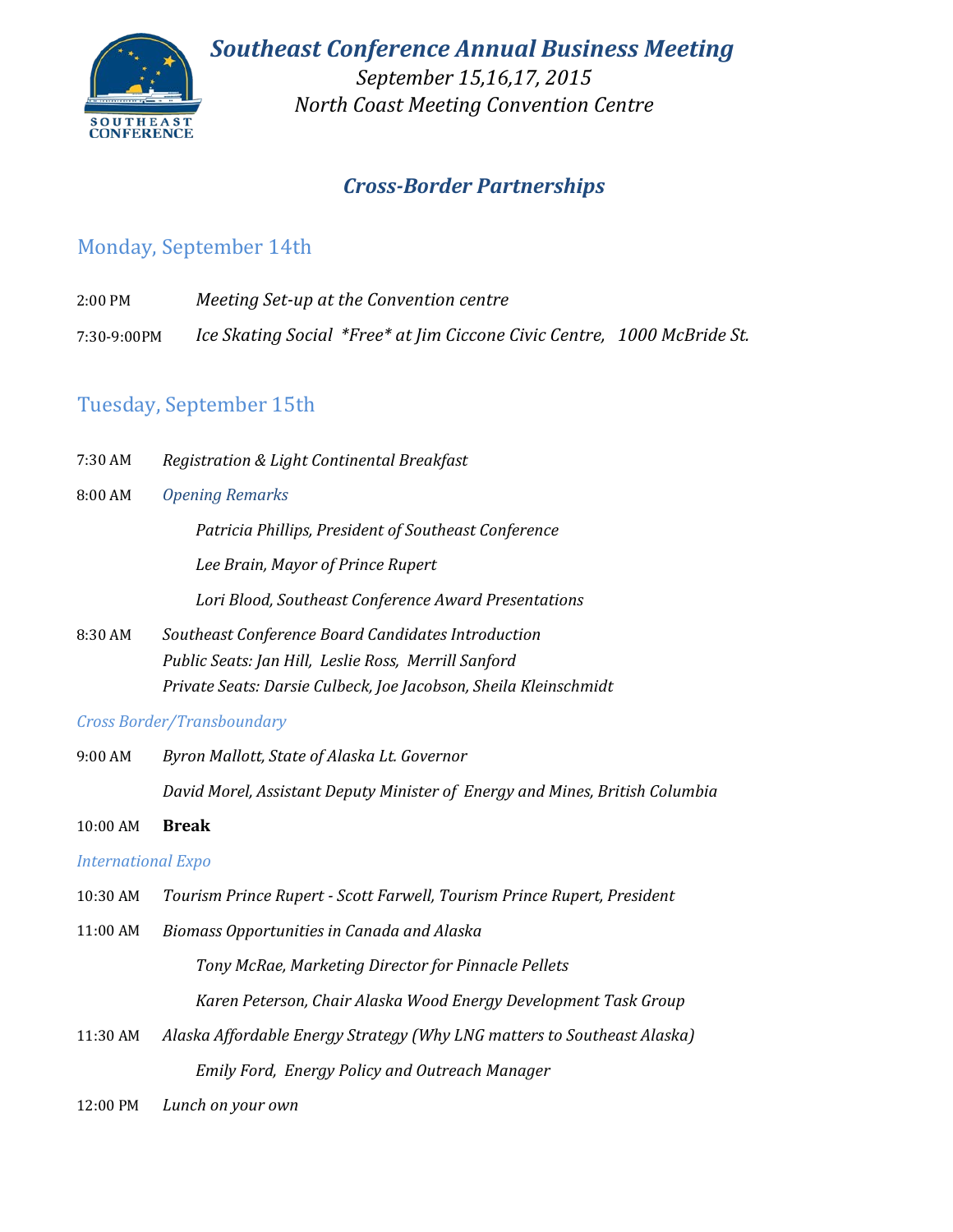

*September 15,16,17, 2015 North Coast Meeting Convention Centre*

## *Cross-Border Partnerships*

1:30 PM *Liquefied Natural Gas - Alaska & British Columbia*

> *Larry Persily, Kenai Peninsula Borough - Moderator Herb Pond, Community Relations Advisor, BC Group David Keane, President of the BCLNG Alliance*

*Tessa Gill, Pacific North West LNG* 

2:30 PM *LNG - Community Distribution 101*

*Nolan Steiner, AVISTA Director of Strategic Planning*

*Tim McLeod, President and General Manager, Alaska Electric Light and Power*

3:00 PM **Break**

*Transportation - Alaska Marine Highway*

3:30 PM *Mike Neussl - Deputy Commissioner, State of Alaska Marine Highway System*

*Dave Kensinger - Owner of Chelan Produce will present ideas and suggestions for changing the way Alaska Marine Highways does business.* 

*Interactive membership discussion on transportation priorities*

### 5:00 PM *Prince Rupert Reception*

*North Pacific Cannery/Cocktails and Hors d'ouvres*

*Train Leaves promptly at 5:00pm Dress Warm & Casual for this event*

*Busses will return starting at 8:30pm*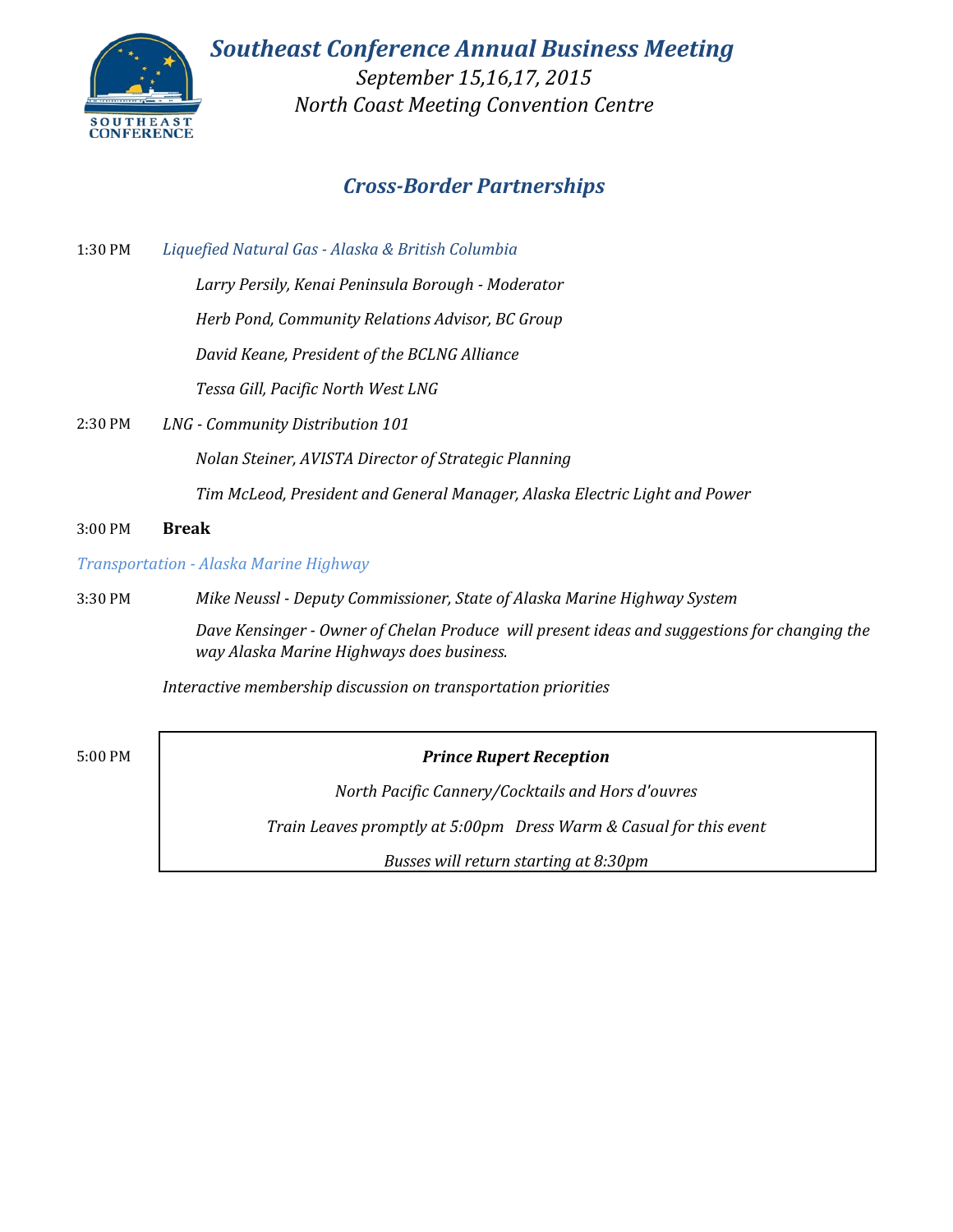

*September 15,16,17, 2015 North Coast Meeting Convention Centre*

## *Cross-Border Partnerships*

### Wednesday, September 16th

- 7:30 AM *Registration & Light Continental Breakfast*
- 8:00 AM *Polling Station Opens*

#### *Annual Report*

- 8:00 AM *Southeast By the Numbers/Business Climate Survey Meilani Schijvens, Rain Coast Data*
- 8:45 AM *Southeast Alaska Cluster Annual Report - Eva Bornstein, Juneau Economic Development Council*

#### *Moving Forward to the next five years*

| 9:00 AM | The Economic Plan 2020- Meilani Schijvens, Rain Coast Data                                                                         |
|---------|------------------------------------------------------------------------------------------------------------------------------------|
|         | Our Partnership - Myrna Gardner, Manager, Business & Economic Development Central<br>Council Tlingit Haida Indian Tribes of Alaska |
|         | What are the next steps - Shelly Wright, Southeast Conference, Executive                                                           |
|         | Business Retention & Expansion - Kaleigh Holm, Southeast Conference, Maritime Coordinator                                          |

10:00AM *Break*

#### *Economic Opportunities Panel Discussion*

#### 10:30 AM *Doug Ward, Vigor Alaska*

*Brian Kleinhenz, Sealaska*

*Mike Satre, Hecla Greens Creek Mine, Manager of Government & Community Relations*

*Lia Heifetz, Grow Southeast*

*Shawn Richardson, Samson Tug & Barge*

*Interactive membership discussion*

*Building a Sustainable Future - workshop*

#### 12:00 PM *Break - Working Lunch Provided*

12:30 PM *Pat Pitney, Alaska Office of Management & Budget, Director*

1:30 - 7:00 The Crest Hotel's Harbour View Room will be available for those who do not wish to go on the *tours. Complimentary coffee & tea service will be available.*